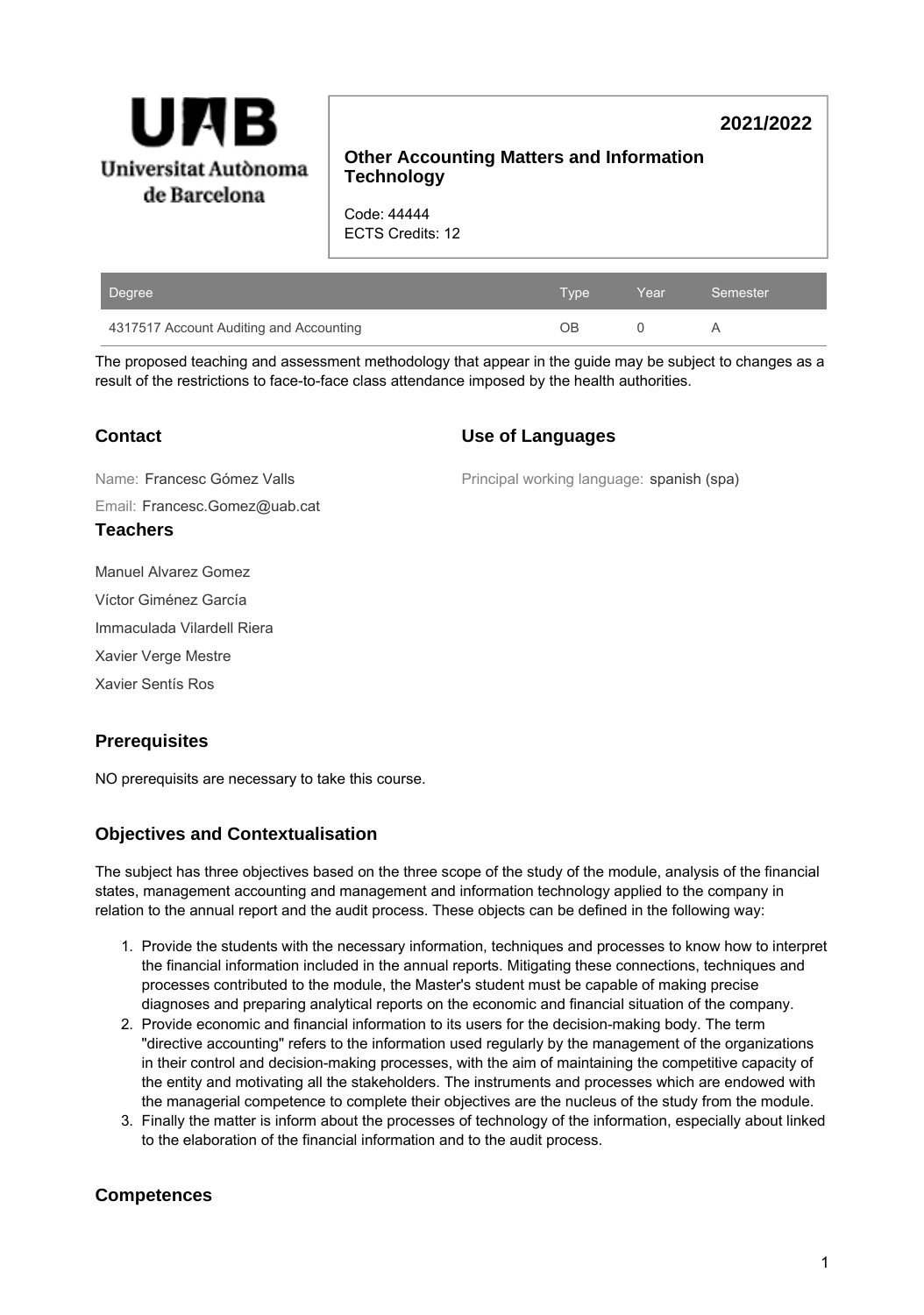- Develop social responsibility and an ethical attitude in the workplace, respecting the fundamental rights of equality and accessibility and the environment.
- Evaluate cost-calculation systems and apply budget programming and management control to businesses' accounting and financial planning, and prepare the balanced scorecard.
- Evaluate the financial and non-financial information provided by any type of organisation in order to take decisions, be held to account and show transparency in the name of ethics and sustainable development.
- Manage information, discerning that which is important for decision making.
- Take account of the gender perspective in the analysis of a company's or a group's financial and non-financial information.
- That students are able to integrate knowledge and handle complexity and formulate judgments based on information that was incomplete or limited, include reflecting on social and ethical responsibilities linked to the application of their knowledge and judgments.
- Use ICT tools to monitor security and identify errors in business management processes.

### **Learning Outcomes**

- 1. Describe new focuses for cost reduction.
- 2. Develop social responsibility and an ethical attitude in the workplace, respecting the fundamental rights of equality and accessibility and the environment.
- 3. Differentiate between budget control and management control.
- 4. Draw up technical reports on the economic and financial viability of an entity.
- 5. Evaluate the informatic security of company in relations to the financial information they present.
- 6. Evaluate the possible risks in the process used in ICT for company management.
- 7. Identify new tendencies in cost accounting.
- 8. Identify systems of budget control and variance analysis.
- 9. Identify the gender differences in the business structure of a company.
- 10. Identify the key factors to explain the economic and financial situation of an organisation on the basis of the financial information supplied in the annual accounts.
- 11. Identify the rules that oblige companies or groups of companies to provide information about the measures adopted to promote equality between women and men.
- 12. Manage informatic processes in companies which allow its economic and financial information to be obtained.
- 13. Manage information, discerning that which is important for decision making.
- 14. Relate the information supplied in the balance sheet, the profit and loss statement with the cash flow statement.
- 15. That students are able to integrate knowledge and handle complexity and formulate judgments based on information that was incomplete or limited, include reflecting on social and ethical responsibilities linked to the application of their knowledge and judgments.

# **Content**

Superior financial statement analysis (4 ECTS)

• Analysis and projection of financial statements.

• The equity analysis. Analysis of the balance sheet. Differentiation between the PGC format and other normative sources.

• The economic analysis. The Profit and Loss account (P&L). Differentiation between PGC format and other P&G structures in other normative sources.

- Financial analysis. The analysis of the statement of cash flows.
- Usefulness of the analysis of the statement of cash flows for business analysis.

• Analysis of profitability. Adaptation of the DU PONT model for profitability analysis. Study of the factors that affect financial profitability (ROE):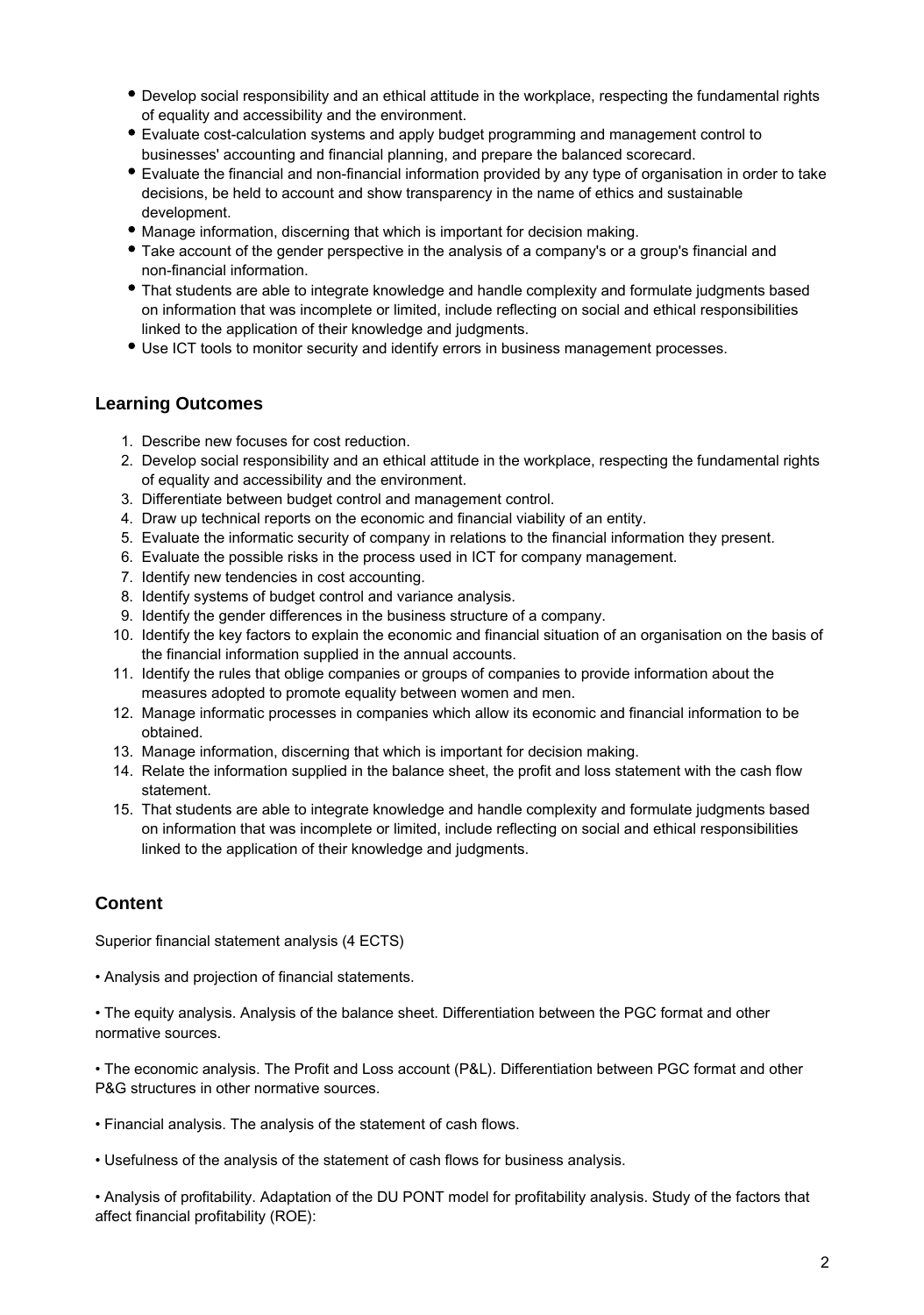- o Economic profitability (ROA) and financial leverage.
- o Alternatives to measure the leverage effect on financial profitability (ROE).
- Most relevant aspects of the non-financial analysis of the company:
	- o Key indicators of non-financial results.
	- o Information on the impact of the activity on environmental issues.
	- o Structure of the workforce, distribution of employees by gender, categories and salaries.
	- o Information on equal treatment and opportunities between men and women.

• Global vision of the analysis of financial statements: equity, economic, financial and non-financial analysis of the company

- KPI indicators used in internal and external auditing.
- Company valuation techniques and viability plans.
- Executive and management accounting (4ECTS)
- •Management accounting.
	- o The relationship between management of activities, organization and cost control.
	- o Usefulness and limitations of cost calculation systems
	- o New trends in cost accounting. Approaches towards cost reduction.
- Preparation and control of the entity's budgets.
	- o The economic and financial planning of a company
	- o Design and operation of an integrated planning system.
	- o Budget control and analysis of deviations
- Management control.
	- o Budgetary control versus management control
	- o Budgetary and management control beyond budgets.
	- o Strategy and scorecard.
	- o Design and implementation of the balanced scorecard.

Information technology applicable in companies and its relationship with the financial information provided and the audit (4ECTS)

- Information systems in current global businesses.
- Strategy, architecture, design and management of IT processes in companies. Its link to financial information.
- The control of information technology processes.
- Analysis and management of data exploitation through spreadsheets.

- The function of computer security in organizations: principles and means. The detection of errors and their prevention.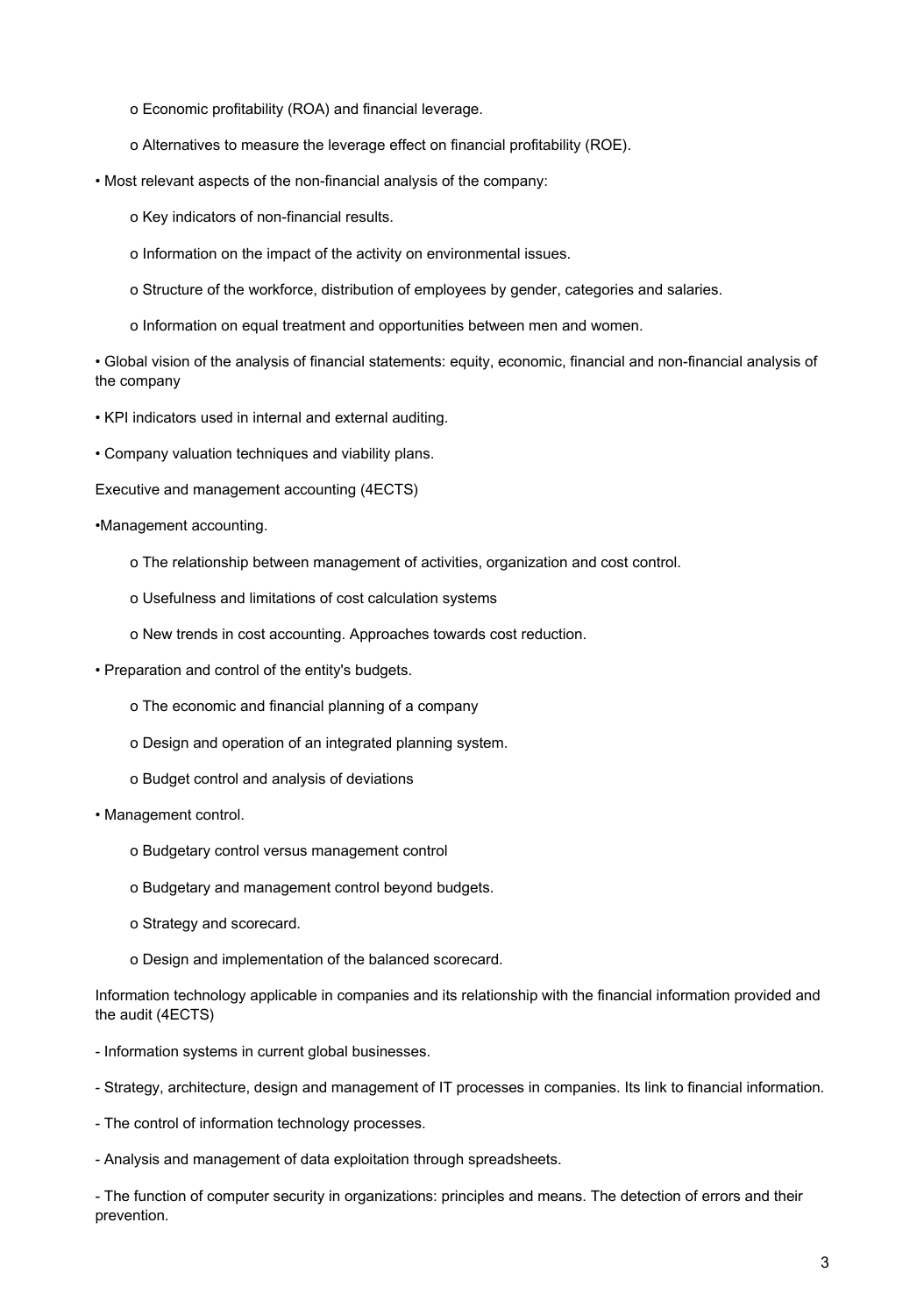- Incidence of computer security in the financial information provided and in the audit of accounts.

#### **Methodology**

The educational methodology will be based in a combination of three types of activities:

- Activity directed: theoretical classes and practical classes of resolution of problems.

- Activity supervised: consistent in the realisation of practical classes, resolution of problema, tutorial programme and the realisation of exercises

- Autonomous activity that divides in two parts:

\* Part of study by part of the student (readings, research of information, etc).

\* Autonomous activity in group devoted to the research of data and preparation of a report on the information that provides the memory of the annual accounts. Presentation and debate.

"The proposed teaching methodology may undergo some modifications according to the restrictions imposed by the health authorities on on-campus courses".

The tutorial could be in a a seminary or on line

Annotation: Within the schedule set by the centre or degree programme, 15 minutes of one class will be reserved for students to evaluate their lecturers and their courses or modules through questionnaires.

| <b>Title</b>                                 | <b>Hours</b> | <b>ECTS</b>   | <b>Learning Outcomes</b>   |
|----------------------------------------------|--------------|---------------|----------------------------|
| Type: Directed                               |              |               |                            |
| Theoretical classes                          | 60           | 2.4           | 6, 2, 10, 8, 11, 9, 15, 14 |
| Type: Supervised                             |              |               |                            |
| <b>Practical classes</b>                     | 16           | 0.64          | 2, 3, 13, 10, 9, 7, 15     |
| Tutorial practicals cases                    | 10           | $0.4^{\circ}$ | 6, 2, 4, 13, 11, 14        |
| Type: Autonomous                             |              |               |                            |
| Reading of articles, legal texts and reports | 135          | 5.4           | 3, 13, 10, 9, 7, 15, 14    |
| Written report                               | 70           | 2.8           | 2, 3, 13, 11, 15, 14       |

#### **Activities**

#### **Assessment**

The evaluation will include the following evaluation activities:

- Individual theoretical-practical tests: Written and oral tests that allow assessing the knowledge acquired by the students: 60%

For each part of the subject, there will be a test with a weight of 20%

- Class participation and attendance: 10%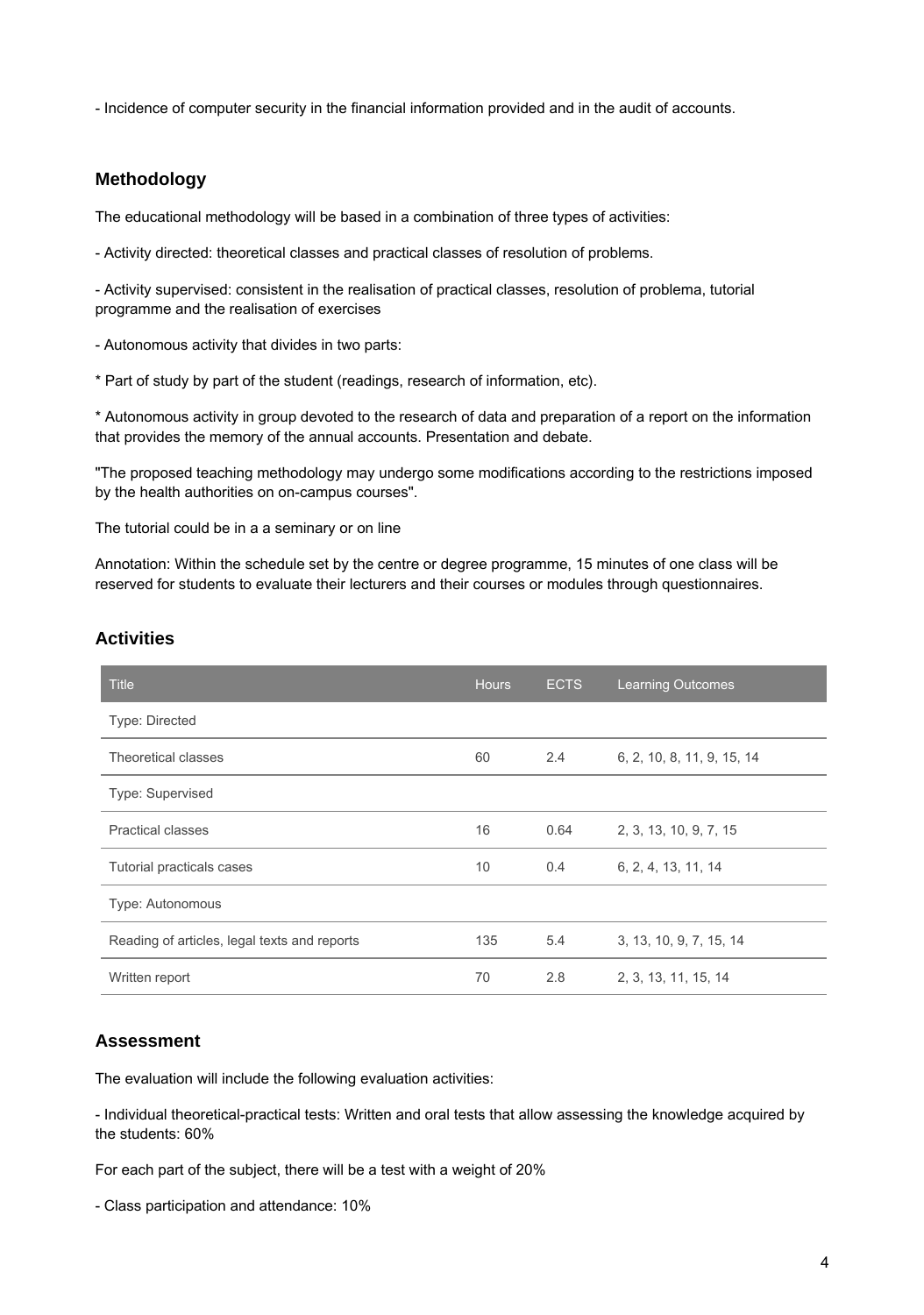- Group theoretical-practical tests: Presentation and defense of the exercises and group work. 15%

- Individual theoretical-practical work: Delivery of exercises and work done and participation in forums and debates. 15%

"La evaluación propuesta puede experimentar alguna modificación en función de las restricciones a la presencialidad que impongan las autoridades sanitarias."

"The proposed evaluation activities may undergo some changes according to the restrictions imposed by the health authorities on on-campus courses."

### **Assessment Activities**

| <b>Title</b>                 | Weighting | <b>Hours</b> | <b>ECTS</b> | <b>Learning Outcomes</b> |
|------------------------------|-----------|--------------|-------------|--------------------------|
| Assistance and participation | 10%       | 0            | 0           | 5, 12, 13, 15            |
| <b>Exams</b>                 | 60%       | 6            | 0.24        | 6, 3, 13, 10, 11, 9, 14  |
| Written report               | 15%       | 0            | 0           | 3, 12, 10, 8, 9          |
| exercises presentation       | 15%       | 3            | 0.12        | 1, 2, 3, 4, 10, 7        |

### **Bibliography**

Part analysis of the financial states:

- ACCID: "Ràtios Sectorials 2015". Estudi coordinat per Oriol Amat. Barcelona, 2015.

- Archel, P; Lizarraga, F; Sánchez, S; Cano, M (2016): "Estats comptables. Elaboració, anàlisi i interpretació. 5 º edició. Edicions Piràmide.

- González, J. (2016): "Anàlisi de l'empresa a través de la seva informació economicofinancera. Fonaments teòrics i aplicacions. 5ª ed. Edicions Piràmide.

- Garrido P., Íñiguez R. (2017): "Anàlisi d'estats comptables. Elaboració i interpretació de la informació financera. 4ª ed. Edicions Piràmide.

- Casanovas M.; Santandreu P. (2011): "Guia pràctica de v aloracio d'empreses" Ed. ACCID.

- Amat O.; Nombela V. i altres autors (2015) : "Manual d'anàlisi d'empreses cotitzades" Ed. ACCID

- Arimany N. ; Viladecans C. (2011) : " Anàlisi de l'estat de canvis en el patrimoni net i de l'estat de fluxos d'efectiu" Ed. ACCID

- Amat O. (2017) : "Empreses que menteixen" Ed. Profit.

Part Directive accounting:

Basic bibliography:

- Anthony, R.N. And Govindarajan, V. (2008), Systems of control of management. McGraw-Hill. Especially the chapters 3, 4 and of the 7 to the 10.

- Commission of Accounting of Management of ACCID (2010). Manual of control of management: design and implementation of systems of control of management, Profit Publishing, Barcelona.